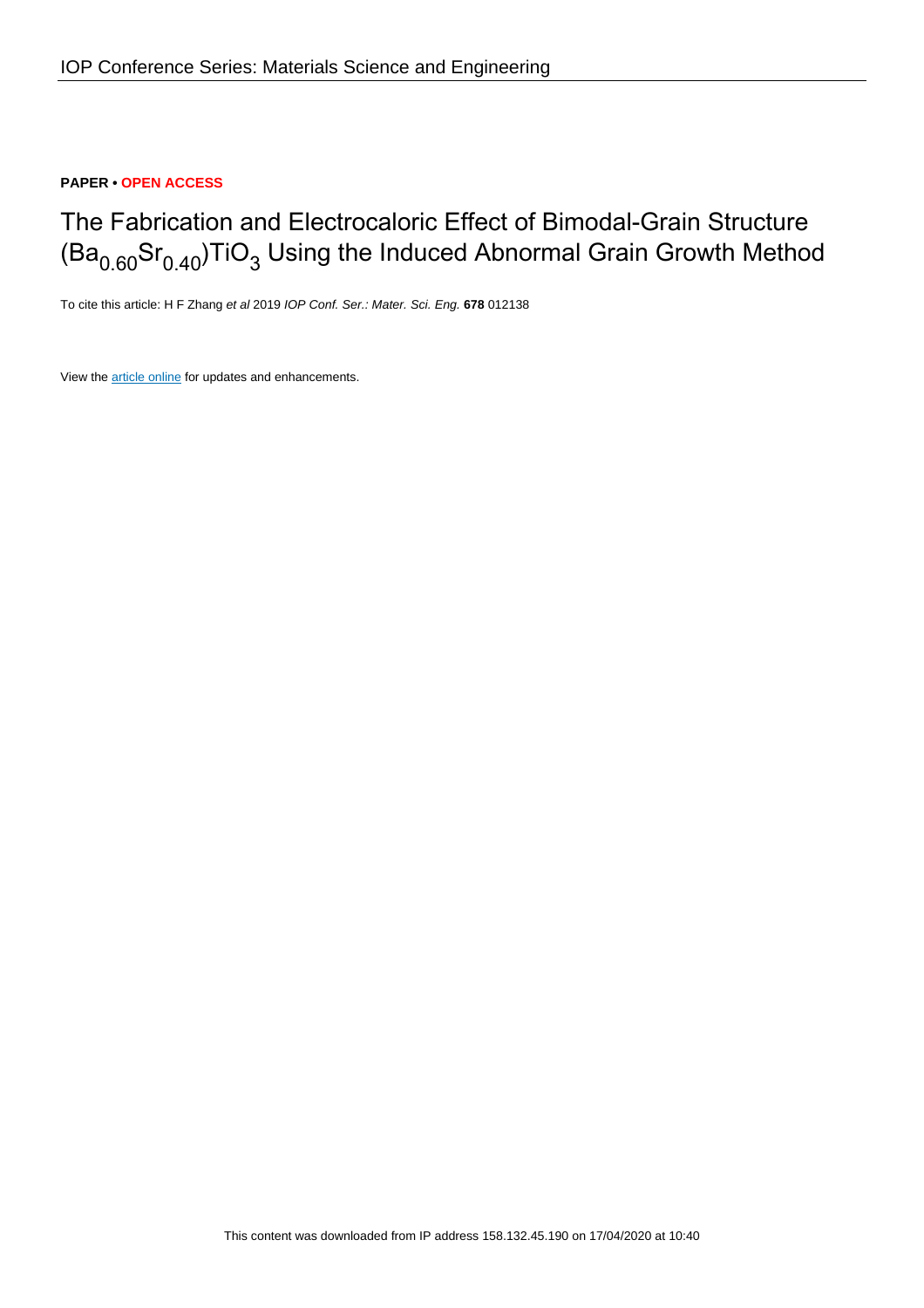## **The Fabrication and Electrocaloric Effect of Bimodal-Grain Structure (Ba<sub>0.60</sub>Sr<sub>0.40</sub>)TiO<sub>3</sub> Using the Induced Abnormal Grain Growth Method**

## **H F Zhang<sup>1</sup>, X Chen<sup>2</sup>, J Gao<sup>3</sup>, K H Lam<sup>4</sup>, S D Liang<sup>4</sup>, L F Fei<sup>5</sup>, C L Mak<sup>5</sup> and J F Chen<sup>6</sup>**

<sup>1</sup>Department of Physics, Suzhou University of Science and Technology, Suzhou 215009, China

<sup>2</sup>Department of materials science and engineering, The Pennsylvania State University Park, PA 16802, USA

3 School of Optoelectronic Engineering, Zaozhuang University, Zaozhaung, Shandong, 277160, China

<sup>4</sup>Department of Electrical Engineering, The Hong Kong Polytechnic University, Hung Hom, Kowloon, Hong Kong

<sup>5</sup>Department of Applied Physics, The Hong Kong Polytechnic University, Hung Hom, Kowloon, Hong Kong

6 Suzhou institute of Nano-tech and Nano-bionics, Chinese Academy of Science, Suzhou, 215123, China

**E-mail**: constance\_zhanghf@126.com

**Abstract**. Bimodal-grain structure  $(Ba_{0.6}Sr_{0.4})TiO_3$  ceramics had been prepared using induced abnormal grain growth method (IAGG). Two grain size distributions, between  $10 \sim 20 \mu m$  and  $100 \sim 300$  μm, were found during the sintering temperature of  $1250 \sim 1350$ °C. Our results suggested that the ultra-large grain exhibited the high dielectric and ferroelectric properties comparable to the single crystal. At the same time, the fine-grain caused a phase diffusion transition at the Curie temperature about 20°C. The direct measured electrocaloric effect showed that the best performance is achieved with  $\Delta T$  of 0.6 K, and  $\Delta S$  of 1.02 J kg<sup>-1</sup>K<sup>-1</sup> near room temperature and electric field strength of 2 MV/m.

#### **1. Introduction**

The electrocaloric effect (ECE) refers to the temperature as well as entropy change of an insulating material when there is an electric field induced polarization change [1-3]. The ECE of ferroelectrics has attracted a lot of interest due to its potential applications in solid-state refrigeration, which is regarded as the best solution for cooling microelectronic devices due to the easy of miniaturization, high efficiency and low cost [4]. From the considerations on the performance of the device, a "good" ECE material should possess (1) large ECE induced entropy change  $(\Delta S)$  and adiabatic temperature change  $(\Delta T)$  under a reasonable electric field strength; and (2) large working temperature range of the ECE material [5-8]. Therefore, one critical question is how to design and develop dielectric materials which are capable of generating giant ECE over a broad operation temperature with relatively low



Content from this work may be used under the terms of the Creative Commons Attribution 3.0 licence. Any further distribution of this work must maintain attribution to the author(s) and the title of the work, journal citation and DOI. Published under licence by IOP Publishing Ltd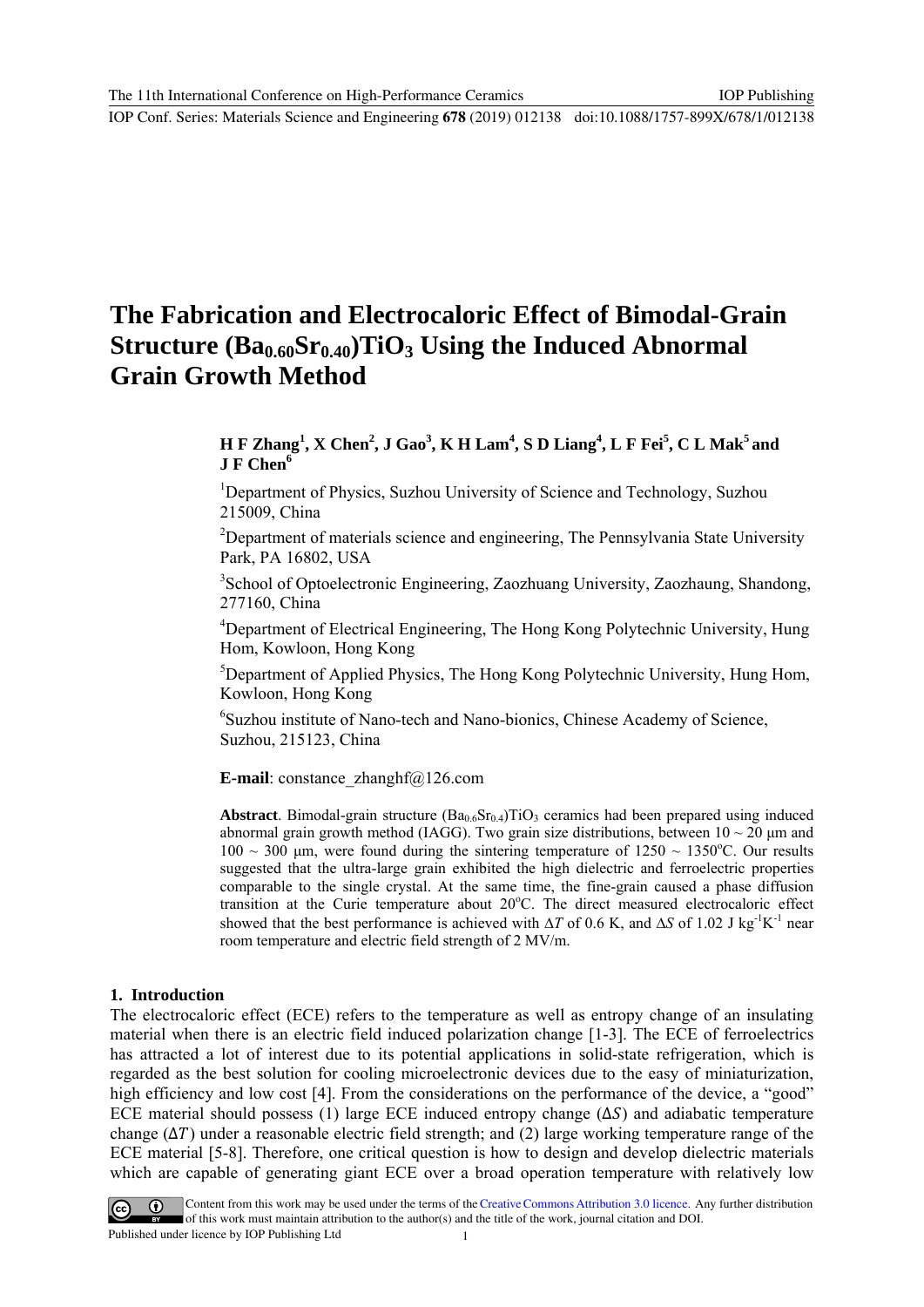applied electric field. A thorough review of the state-of-the-art electrocaloric research reveals relaxor ferroelectrics could be a suitable material system as a solid-state working body because they present large ECEs with much mild temperature dependencies [9; 10].

Theoretically works on the ECE indicate that larger grain sized should promote the ECE, because the grain boundaries have weaker ferroelectricity than that of the grains, besides the intrinsic nature of the material [11-14]. Among various ferroelectrics,  $Ba_{1-x}Sr_xTiO_3$  ferroelectric, as an environmental friendly materials, have been given much attention due to their excellent electrical properties. It is one of the promising candidates for electrocaloric refrigeration because its Curie temperature can be easily controlled by means of Sr content, implying that it can realize a large ECE near room temperature. Therefore, control of the grain size may be used to achieve substantial enhancement of the ECE with a properly engineered microstructure of  $Ba_{1-x}Sr_xTiO_3$  ceramic [11; 13].

In this study, inspired by the new Twin peaks building (Sydney, Australia), which preserves the parent characteristics, while at the same time creates a unique style. We introduced an induced abnormal grain growth method (IAGG) to develop the bimodal-grain structure  $Ba_{0.60}Sr_{0.40}TiO_3$  (BST) ceramic. The high dielectric properties can be achieved by ultra-large size grains to enhance the ECE performance. At the same time, the fine-sized grains can cause the phase transition diffusion at the transition temperature  $T_c$  similar to the relaxor behavior, ensuring the large ECE performance over a broad temperature. Preparation and microstructure characterization, together with the dielectric properties and ECE performance of bimodal-grain structure BST will be investigated in a detail way.

#### **2. Experimental procedure**

#### *2.1. Preparation Proceeding of IAGG method*

BST powder with a Ba/Sr ratio of 60/40 was synthesized by using the conventional solid-state reaction from barium titanate (BaTiO<sub>3</sub>) and strontium titanate (SrTiO<sub>3</sub>) at 1175°C for 7 h. The BST 60/40 powder was then milled for 24 h with a normal planetary ball milling, followed by drying at 120°C for 12 h. The resulted powder was denoted as 1175-BST. Meanwhile, BST 60/40 gel powder was prepared by using the method that has been reported previously by the authors [15]. The BST60/40 gel powder was dried at 120°C for 12 h and denoted as Gel-BST. Afterwards, powders of 1175-BST and Gel-BST were mixed by IAGG method through a hybrid processing [16-18]. In this study, the ratio of 1175-BST (the filler) and Gel-BST (the matrix) was kept at 10 wt%:90 wt%. The mixture was mixed thoroughly for 12 h in isopropyl alcohol solvent as milling agent to form a uniform slurry, which was then dried at  $120^{\circ}$ C for  $24$  h. Finally, the dried powder was used to prepare green pellets without granulation. All the green pellets with a diameter of 10 mm and thickness of 1 mm, were sintered between  $1100 \sim 1400^{\circ}$ C for 2 h at a heating rate of  $2^{\circ}$ C/min.

#### *2.2. Characterization*

Phase composition of the powders and the sintered ceramics were examined by using X-ray diffraction (XRD, Bruker D8 ADVANCE) with CuK*α*1 radiation (1.5418 Å, 40 kV, 40 mA) at a scan step of 0.02º at room temperature. Morphology of the ceramics was observed by using scanning electron microscopy (SEM, JEOL JSM-6490). To measure the dielectric and ferroelectric properties, Ag was coated as electrodes. The temperature dependent dielectric spectrum was measured at 1-100 kHz using a dielectric temperature analyzer (RT-800, TZDM) from -10°C to 150°C at a rate of 1°C/ min rate. The polarization-electric field hysteresis loops were evaluated using a modified Sawyer Tower circuit operated at a frequency of 100 Hz at 10°C.

#### **3. Results and discussion**

#### *3.1. Sinterability and Microstructure*

Figure 1 shows the morphology development of the BST ceramics grown by IAGG method as a function of sintering temperature, including the size distribution sintered at 1350°C and 1400°C, respectively.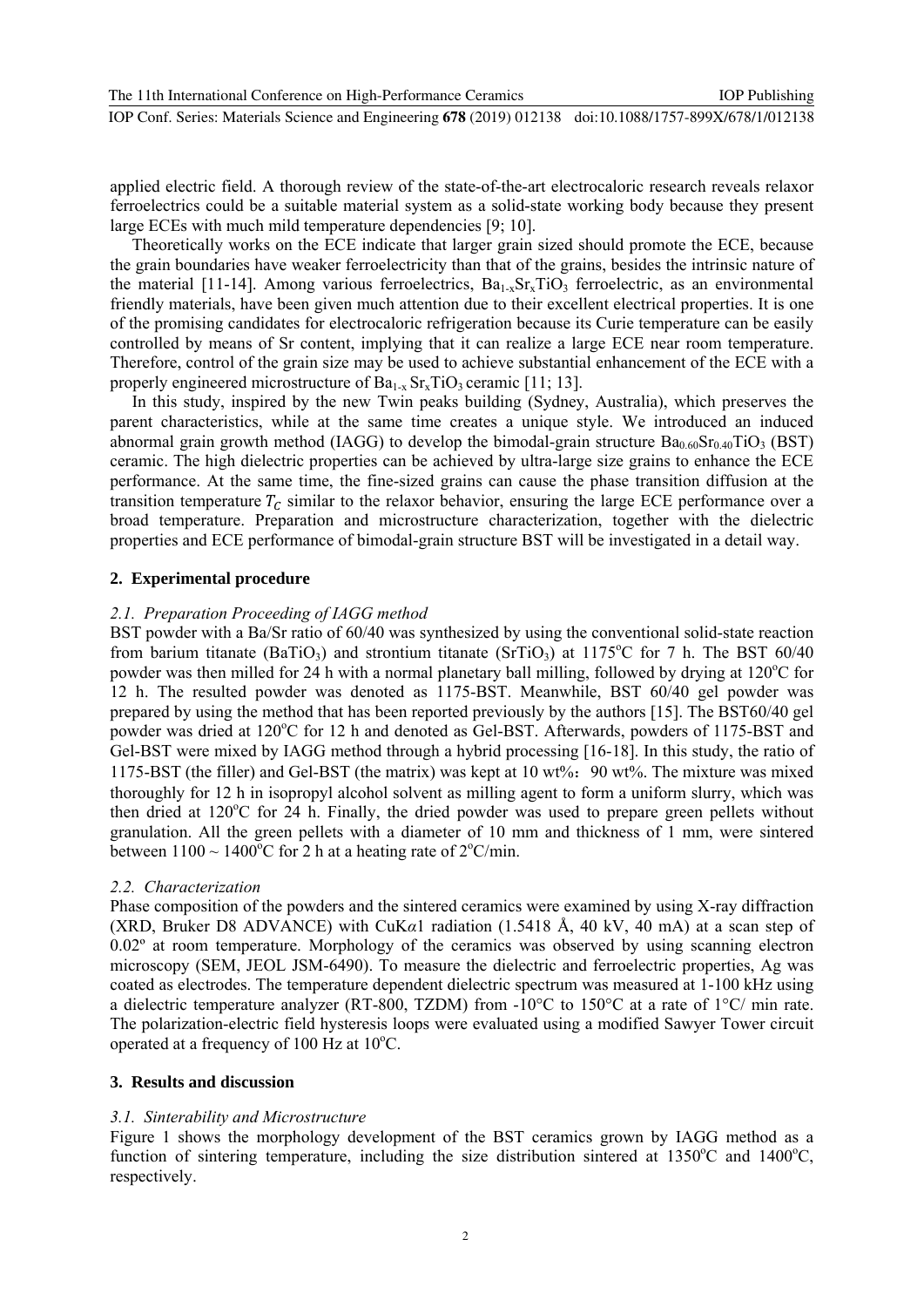

**Figure 1**. The surface morphology evolution of the BST ceramics at the sintering temperatures of  $1230-1400^{\circ}$ C for 2 h (a-d); together with the typical size distributions in  $1350^{\circ}C(c)$  and  $1400^{\circ}C(d)$ , respectively.

As observed in Figures 1 (a) and (b), with the sintering temperature increased from  $1250$  to  $1300^{\circ}$ C, it is interesting to find a small amount of grains growing up with sizes of about  $10 \sim 20$  um, which are surrounded by those of submicron-size grains of about 1-2 μm in the matrix. We believe that the small number of coarse grains were derived from the filler (i.e., the micron-size 1175-BST powder). When the sintering was increased to 1350°C, these relatively large grains begin to be exaggerated and elongated. Eventually, ultra-large grains with sizes of about 100-300 μm were formed. However, when the sintering temperature was increased to 1400°C, the ceramics exhibited nearly homogeneous microstructure, with grain sizes in the range of  $20-50 \mu m$ . As shown in Figures 1(a)-(c), BST ceramics demonstrated a non-uniform growth exhibiting an obvious bimodal-grain structure.

The grain growth phenomena can be explained as following: it is known that the grain growth rate (the movement of grain boundary) is approximately proportional to a free-energy difference  $(\Delta G)$ across a curved grain boundary as shown in equation (1) [19]:

$$
\Delta G = \gamma \bar{V} \left( \frac{1}{r_1} + \frac{1}{r_2} \right) \tag{1}
$$

where  $\Delta G$  is the change in free energy on going across the curved interface,  $\gamma$  is the boundary energy,  $\bar{V}$  is the molar volume, and  $r_1$  and  $r_2$ are the principal radii of curvature. The rate of growth of large grains is dependent on the number of grain sides [20], the ball-milled irregular 1175-BST filler [15]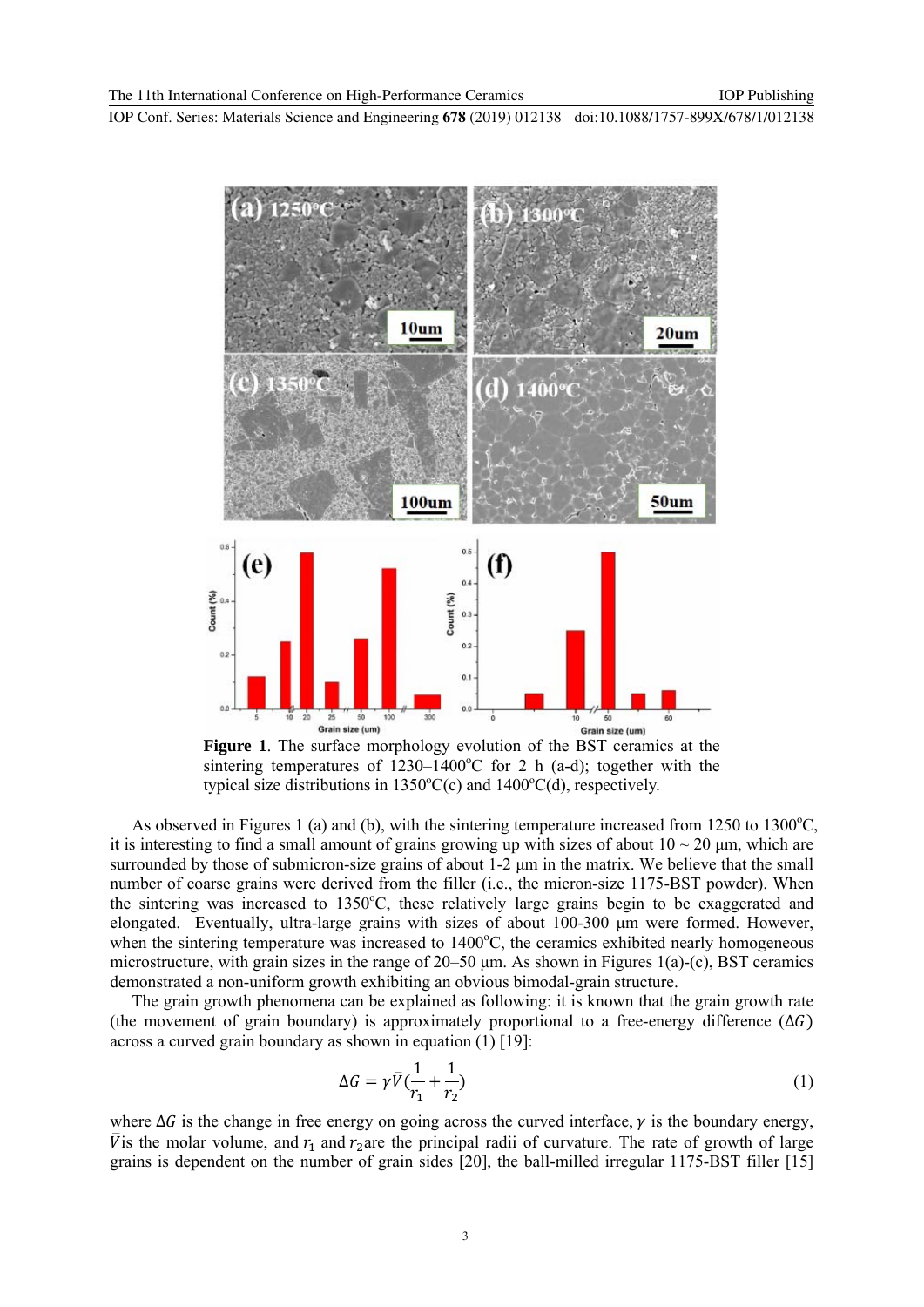regarded as a nucleus with many more sides is present at the beginning of recrystallization in the Gel-BST matrix, the filler powder grows more rapidly than the neighboring small gains with fewer sides originated from Gel matrix due to the much large curvature, which  $\Delta G$  is the driving force that makes the boundary move toward its center of curvature. At the same time, the jumping probability of atoms from the smaller grains with convex side surface to giant grains with concave side surface is larger than that from the concave side surface to the convex side surface [20]. As a result, the giant grain can easily grow by absorbing the surrounding small grains owing to induced abnormal grain growth (IAGG). When the elevated sintering temperature reached to 1350°C, the giant grain growth reached its critical size with the apparently perfectly straight boundaries with low surface energy (curvature is near to zero) as shown in Figure 1(c). Therefore, the grain growth stops when the boundaries of giant grains meet, the uniform grain size i.e. normal grain growth (NGG) was observed when the sintering temperature was increased to 1400°C. This morphology evolution illustrates that grain growth of the large-sized grains proceeded to a rate nearly proportional to  $1/d_m (d_m)$  is the average grain size of matrix) during the sintering temperatures of  $1350 \sim 1400^{\circ}$ C. Therefore, the rate of filler grain growth decreasedand would keep constant as long as the  $d_m$  remained unchanged [20], resulting in a uniform microstructure with relatively smaller grains appeared again.

Furthermore, the existence of straight-line grain boundaries observed in Figure 1(c) suggests that there is a crystal axis which the grain growth easily occurs along. The formation process of the ultralarge single grains by using our IAGG method is similar to "cloning" the fillers, while the gel matrix is just like the "nutrient source or reservoir" to breed the fillers to grow up. Thus, by adding fillers with longitudinal direction coincide with the crystal axis in the Gel-matrix, the fillers may grow along the axis so that an oriented fillers single crystal will be obtained by the IAGG method. Therefore, our finding suggests that well-controlled microstructure with bimodal-grain structure  $Ba_{1-x}$   $Sr_xTiO_3$  with over the whole composition range can be produced in an easy and simple way using the IAGG method. Besides  $Ba_{1-x}$  Sr<sub>x</sub>TiO<sub>3</sub>, this novel method ought to be useful also in controlling the well-defined microstructures of many other ferroelectric perovskite-type crystals.

Figure 2 shows XRD patterns of the 1175-BST powder and the two groups of ceramics sintered at 1350°C. As shown in Figure 2, all the samples had a typical single perovskite phase without the presence of secondary phases, all the peaks can be coincide with the diffraction indexes of BST.



**Figure 2**. XRD patterns of 1175-BST powder(a); the two groups of ceramics sintered at 1350°C for 2 h prepared by Gel-BST matrix by sol-gel technique (b) and mixed powder by IAGG method (c).

#### *3.2. Curie Temperature and ferroelectricity*

Figure 3 shows the temperature dependent dielectric constant of a typical IAGG sample sintered at 1350°C in the temperature range of 0 to120°C at three selected frequencies (1 kHz,10 kHz, 100 kHz and 1MHz), including (b) the polarization-field hysteresis loop (P-E) at 100 Hz and  $10^{\circ}$ C. As shown in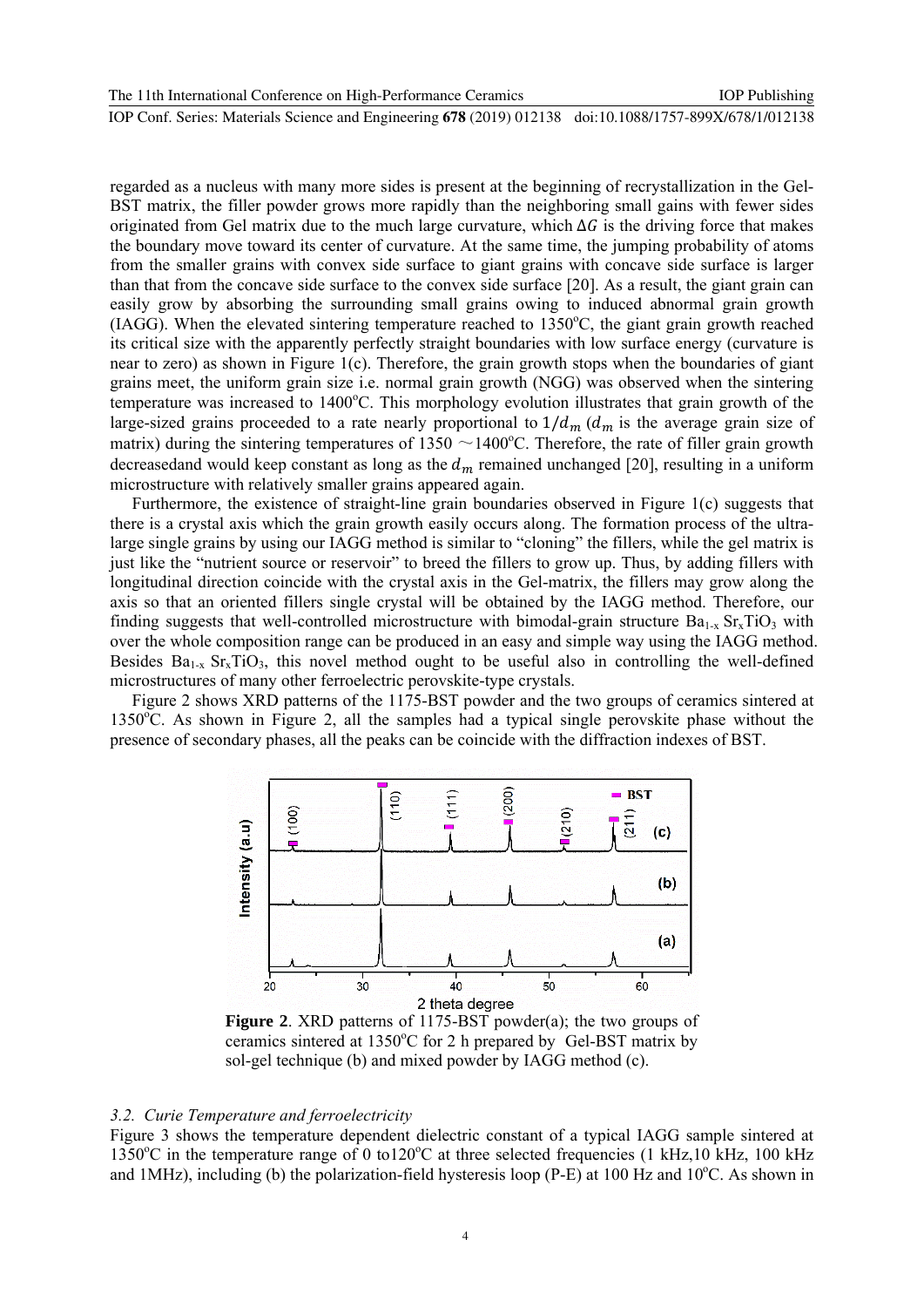Figure 3(a), the Curie temperatures are about  $20^{\circ}$ C, with a dielectric constant of 9754 at 10 kHz. Usually, the Curie temperature of BST ceramics produced by conventional ceramic processing or solgel technique at  $1350^{\circ}$ C is below  $10^{\circ}$ C [21]. The increased Curie temperature and high dielectric constant by IAGG present in here are ascribed to the bimodal-grain structure, that is, ultra-large grains (i.e. single crystal) dominate dielectric properties of the ceramics.



**Figure 3.** Dielectric constant and loss tangent as a function of frequency(a) and ferroelectric hysteresis loops at 100 Hz and 10<sup>o</sup>C (b). Dashed lines are drawn to guide the eye, including the inset in Figure 3(a) showing the plot of log(1/ε−1/ε<sub>m</sub>) as the function of log(T–Tm) at 100 kHz.

Additionally, it is noticed that the Curie temperature observed in Figure 3(a) is a little widened and acts a diffused phase transition. For the relaxor ferroelectrics, the reciprocity of the dielectric constant and temperature follows the Uchino and Nomura function, a modified Curie–Weiss law as shown in equation (2) [22],

$$
\frac{1}{\varepsilon} - \frac{1}{\varepsilon_m} = \frac{(T - Tm)^{\gamma}}{C}
$$
 (2)

where C is the Curie constant and  $\gamma$  is a diffusion coefficient ranging from one (a normal ferroelectric) to two (an ideal relaxor ferroelectric). The plot of log(1/ε−1/ε<sub>m</sub>) as the function of log(T-Tm) at 100 kHz was given in the inset of Figure  $3(a)$ . The slope of fitting curves is used to determine the *yvalue*. It can be calculated that  $\gamma = 1.23$ , compared to the sharp peak occurred in Curie temperature previously reported  $Ba<sub>0.65</sub>Sr<sub>0.35</sub>TiO<sub>3</sub>$  single crystal [23], we believe that the fine-grain size distribution in bimodal-grain structure contributed to the diffuse phase transition behavior.

In Figure 3(b), the hysteresis loop shows the reasonable ferroelectric properties of the BST60/40 ceramic fabricated by the IAGG method. The values of  $P_s$ ,  $P_r$  and  $E_c$  are found to be at about 8.65  $\mu$ C/cm<sup>2</sup>, 1.79  $\mu$ C/cm<sup>2</sup> and 0.17 kV/mm at 100 Hz and 10<sup>o</sup>C, respectively. These properties are close to those in  $Ba<sub>0.65</sub> Sr<sub>0.35</sub> TiO<sub>3</sub> single crystal [23].$  These results confirm that bimodal-grain structure presented in here can preserve the parent characteristics, on the other hand, the amounts of bimodal grains can exhibit its unique properties.

#### *3.3. ECE performance*

The typical thickness of bulk sample used in the ECE measurement was 200 µm. The direct ECE measurement was carried out via the thermistor and a high resolution calorimeter recording heat flux induced by the temperature change of EC materials under electrical field [24]. The heat generated by the ECE sample is compared with the heat generated by a standard reference resistor R, from which ∆S determined. When a constant voltage, V, with a pulse time duration, t (<0.5 seconds), is applied to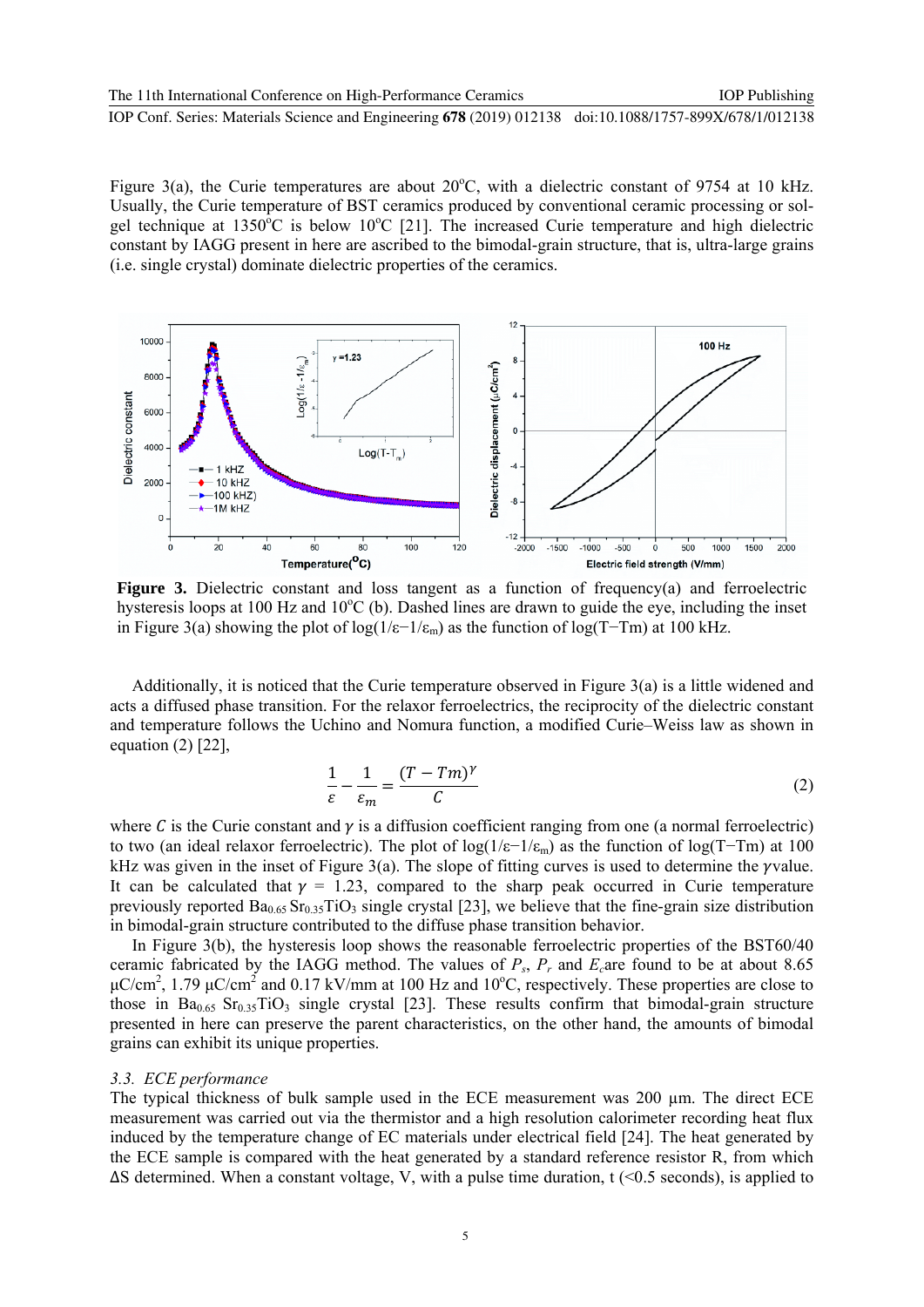a reference resistor (Top electrode) heater R, a joule heat  $Q_h = (V^2/R)t$  is produced. The heat generated is detected by a heat flux sensor directly attached to the sample surface. Now, if the ECE sample under an applied electric field also generates the same amount of heat as detected by the same flux sensor, then the heat Q<sub>ECE</sub> from the ECE material is equal to Q<sub>h</sub>. From Q<sub>h</sub>= Q<sub>ECE</sub>=T∆S, ∆S, the isothermal entropy change can be obtained. If the ECE material has a specific heat capacity of  $c_E$ , a densityp, and a volume of V, then the adiabatic temperature change ( $\Delta T$ ) can be obtained,  $\Delta T = Q_{ECE}/c_{E}\rho V$ . On the basis of these measurements, ECE as function of both temperature and applied electric field E were characterized.

Figure 4 shows (a) the V-t curve and (b) the heat detected by heat flux sensor of the reference resistor, and (c) the direct recorded ECE signal for BST as the electric field was turning on and off. Based on the Figure 4, the adiabatic temperature change  $(\Delta T)$  and isothermal specific entropy change (∆S) were induced under different electric field strength at room temperature shown in Figure 5.



**Figure 4.** The Voltage(V)- time (s) curve of the reference resistor(a); the heat recorded by heat flux sensor of reference resistor versus time(b) and the direct recorded ECE signal for BST as the electric field was turning on and off (c).

In Figure 5, the maximum  $\Delta T$  was reached to 0.6 K, and  $\Delta S$  is 1.02 J/kg·K under E = 2 MV/m and room temperature, showing the best performance. By comparison, the present ECE performance is the 3 times higher that the value reported previously ( $\Delta T_{\text{max}}$  is about 0.23K at E=2MV/m near room temperature) [11]. We believe that the better performance can be contributed to the combination of ultra-large grains and fine-grain leading to the larger ECE, in which the characteristics of large grains is similar to the single crystal with the same composition, while fine-grains can mitigate the peak of Curie temperature inducing the phase diffusion.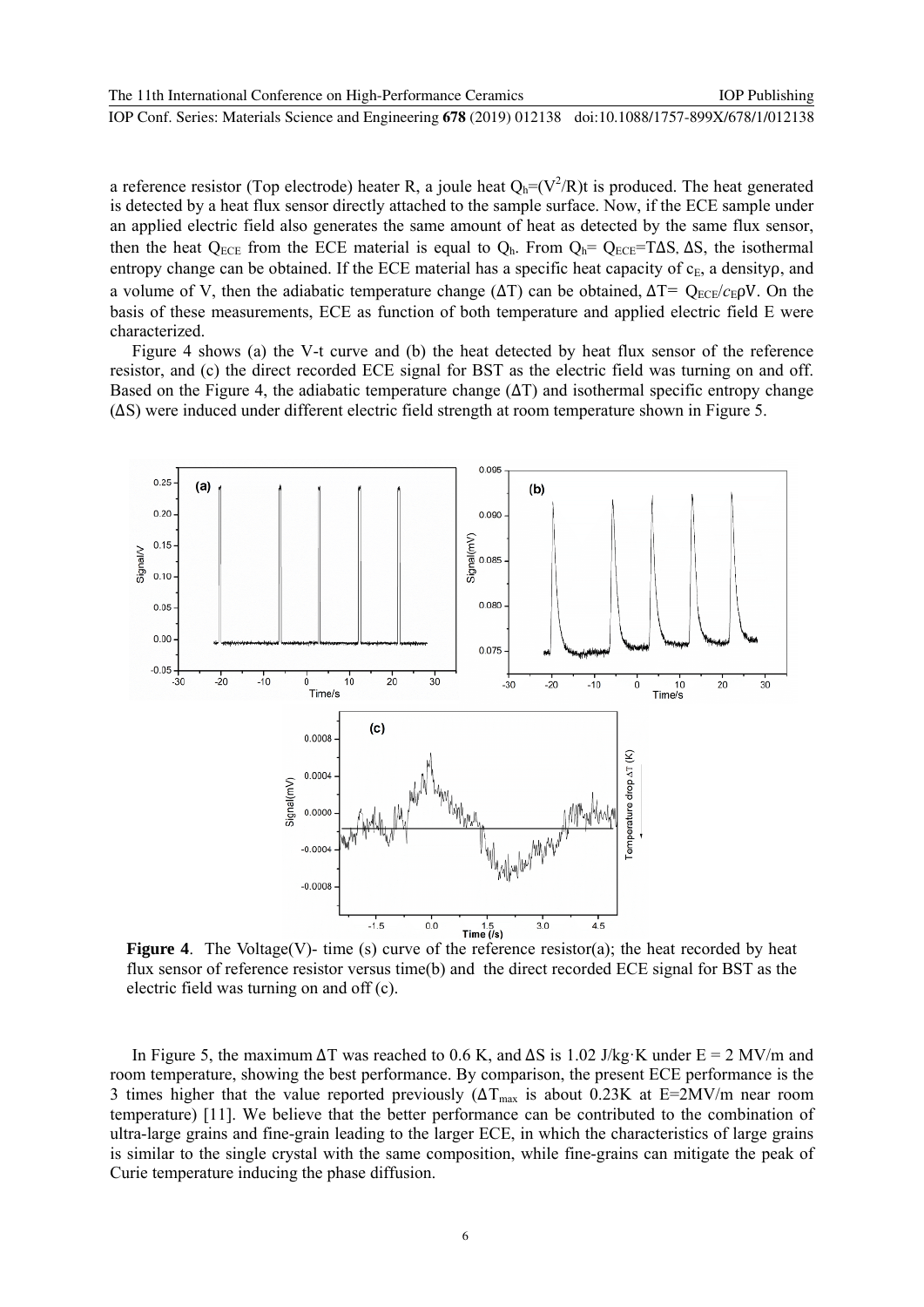

**Figure 5**. ∆T and ∆S was measured under different electric field strength at room temperature.

#### **4. Conclusions**

A new bimodal-grain structure of BST has been fabricated successfully by the IAGG method, and our finding suggests that large-sized grain exhibited the single crystal characteristics with high dielectric and ferroelectric properties; while, the fine-grains cause the diffusion phenomena occurred at Curie temperature, similar to relaxor behavior in bimodal-grain structure. The ECE performance shows the  $\Delta T$  reached to 0.6 K, and  $\Delta S$  was 1.02 J/kg·K under E = 2 MV/m and room temperature. Also, the novel IAGG method could be used as a reference to fabricate high quality bimodal-grain structure of other ferroelectric materials simply、reproducibly and inexpensively at relatively low temperature.

#### **Acknowledgements**

This work was supported by research funding from Suzhou University of science and technology, and The Hong Kong Polytechnic University (1-ZVGH), and the National Natural Science Foundation of China (Grants no. 11574227).

#### **References**

- [1] Birks E, Dunce M and Sternberg A 2010 *Ferroelectrics* **400** 336
- [2] Neese B C, Chu B J, Lu S G, Y Wang, Furman E and Zhang Q M 2008 *Science* **321** 821
- [3] Mischenko A S, Zhang Q, Scott J F, Whatmore R W and Mathur N D 2006 *Science* **311** 1270
- [4] Gu H 2014 *Chip-scale cooling devices based on electrocaloric effect* (Dissertation, The Pennsylvania State University)
- [5] Gu H, Craven B, Qian X S, Li X, Cheng A, and Zhang Q M 2013 *Appl.Phys. Lett.* **102** 112901
- [6] Gu H, Qian X S, Li X, Craven B, Zhu W, Cheng A, Yao S C and ZhangQ M 2013 *Appl. Phys. Lett.* **102** 122904
- [7] Ju Y S J 2010 *Electron. Packag.* **132** 041004
- [8] Jia Y and Ju Y S 2012 *Appl. Phys. Lett.* **100** 242901
- [9] Lu S G and Zhang Q M 2009 *Adv. Mater.***21** 1983
- [10] Shi J, Han D, Li Z, Yan L, Lu S G, Zhong Z, Chen J, Zhang Q M and Qian X 2019 *Joule* **3** 1
- [11] Bai Y, Han X, Ding K and Qiao L J 2013 *Appl. Phys. Lett.* **103** 162902
- [12] Qiu J H and Jiang Q 2009 *J. Appl. Phys.* **105** 034110
- [13] Vrabelj M, Ursic H, Kutnjak Z, Rozica B, Drnovsek S, Bencan A, Bobnar V, Lovro Fulanovic L and Malic B 2016 *J. Eur. Ceram. Soc.* **36** 75
- [14] Xu Z and Qiang H 2017 *Mater. Lett.* **191** 57
- [15] Zhang H, Yao X and Zhang L 2007 *J. Am. Ceram. Soc.* **90** 2333